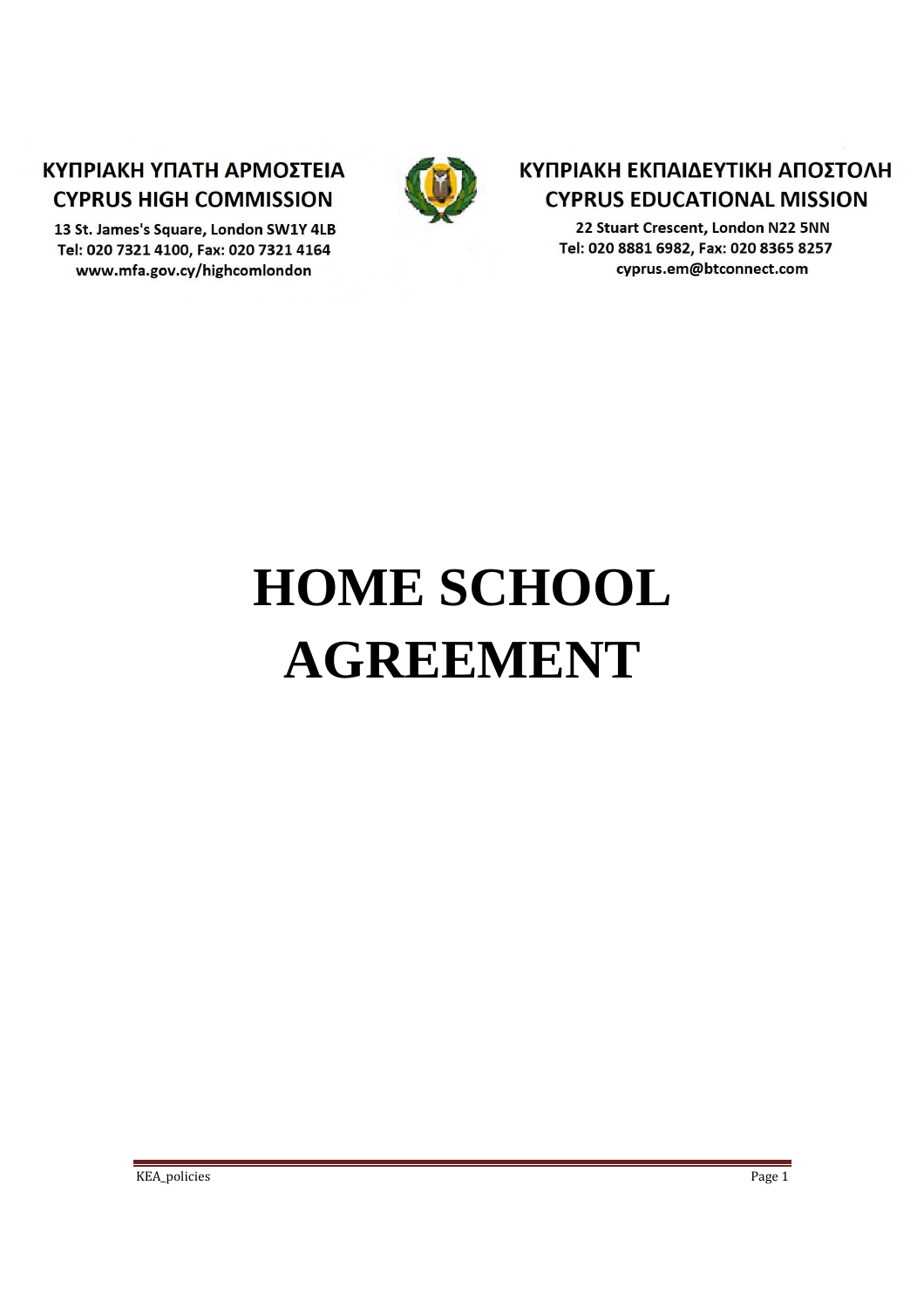#### **The school will:**

- Ensure your child's physical and social well being at all times, and to foster feelings of confidence, self-worth and belonging.
- Make sure that all children and families are treated with respect and sensitivity.
- Deliver a carefully planned curriculum, which reflects the educational programme set by the Cypriot and Greek Ministries of Education.
- Establish consistent approaches for addressing behaviour issues when appropriate and ensure that parents and children are aware/familiar with these.
- Ensure that parents are informed about the work planned for each term/academic year.
- Ensure that homework tasks are given regularly and that these tasks are checked and marked by the teacher.
- Keep the parents/carers informed of children's progress and contact them if there are concerns about the child's work or behaviour.
- To actively welcome parents/carers into the life of the school and to ensure that teachers are available, by mutual arrangement, to discuss any concerns parents might have about their children.
- Ensure that parents are informed about all school activities/events and meetings.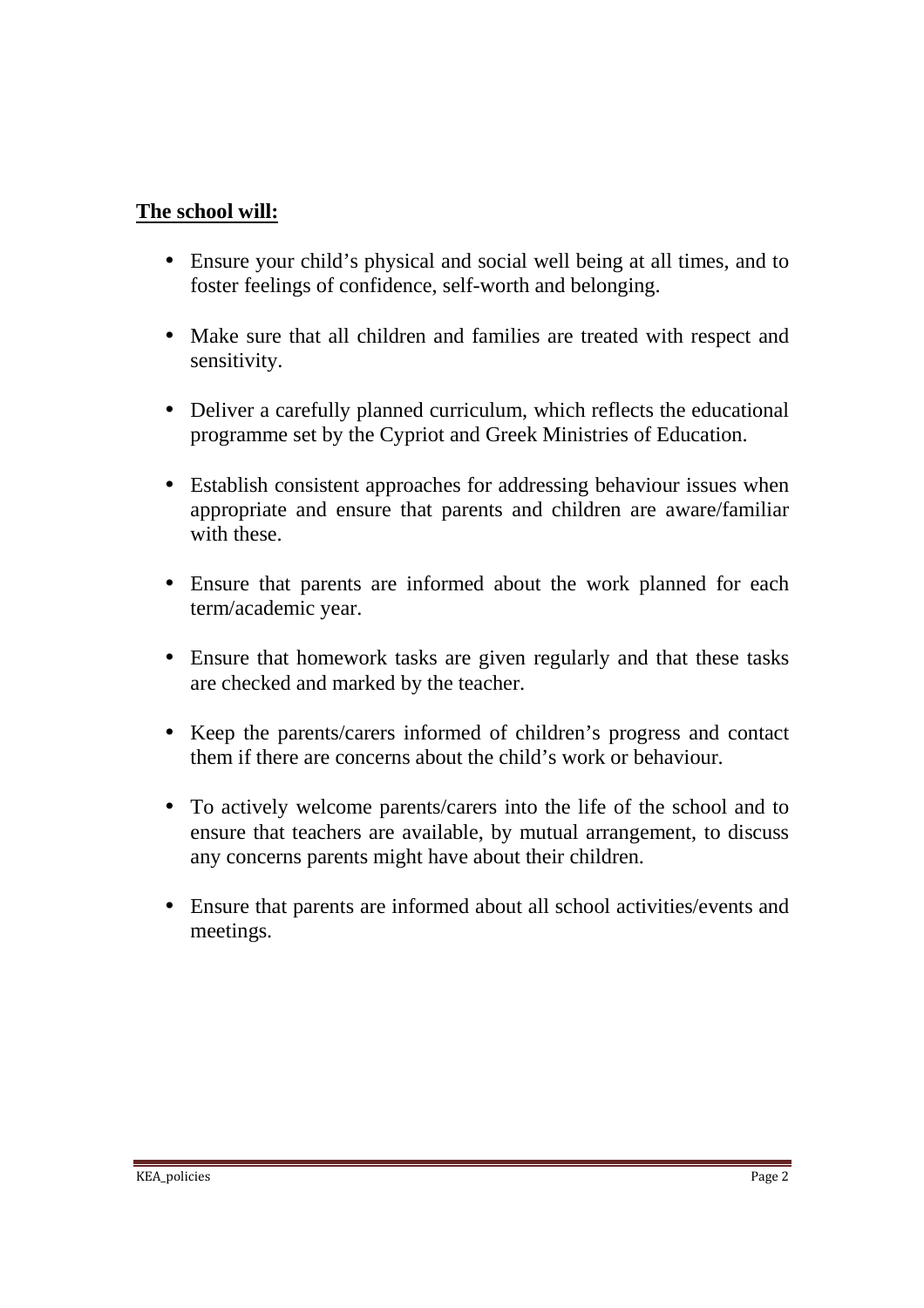#### **The parents/carers undertake:**

- Ensure that my child attends school regularly and on time, and that if my child is absent, to provide the school with a note of explanation.
- Ensure that my child is collected promptly at the end of the school day. If alternative arrangements need to be made, I will notify the school in writing, in advance.
- To work with the school to try and make sure that my child behaves well.
- To support my child in his/her homework and make every effort to support my child's learning at home. This includes encouraging and supporting my child to fully participate in school celebrations.
- To attend school events and meetings when possible.
- To ensure that my child has all the appropriate equipment for school.